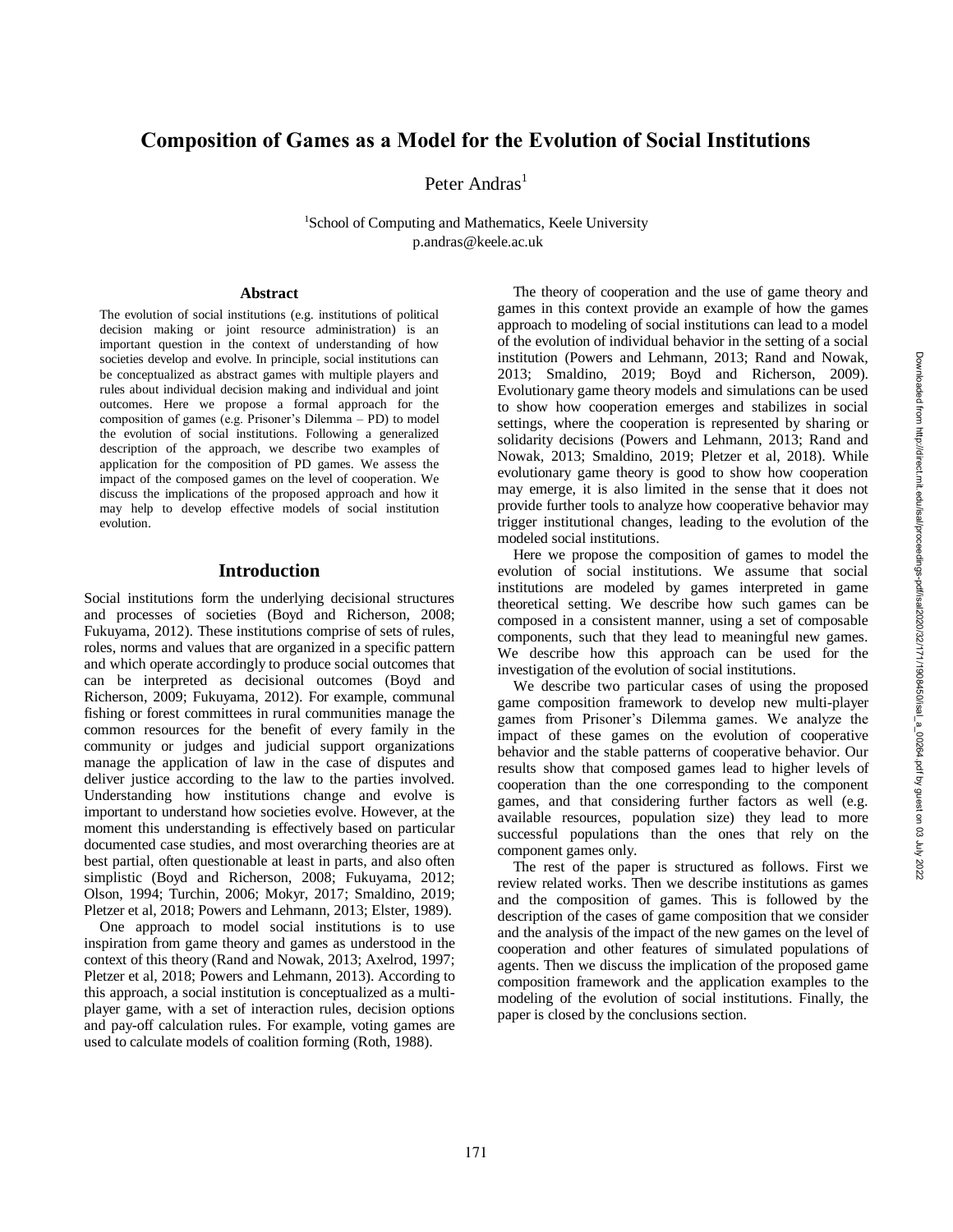### **Related Works**

Cooperation theory aims to explain the cooperative behavior among self-interested individuals, such as in the case of humans, animals or cells that appear to act together for a common purpose and benefit (Rand and Nowak, 2013; Axelrod, 1997; Pletzer et al, 2018). The theoretical explanations of cooperation follow a few main lines of reasoning. The argument based on inclusive fitness and kin selection (Rand and Nowak, 2013) assumes that individuals are willing to support others who share their genes, maximizing the spreading of the shred genes. Reciprocal altruism (Rand and Nowak, 2013) assumes that a cooperative action supporting another individual may get reciprocated later and those who are willing to reciprocate will gain an advantage from this in the context of evolutionary selection. The image scoring (Rand and Nowak, 2013) argument assumes that individuals observe the behavior of others and are willing to cooperate with others who have been seen to be engaged in cooperation before. A further approach based on a joint investment argument (Roberts and Sherratt, 1998) assumes that cooperative action is seen as a joint investment which triggers the continuation of cooperative action in order to avoid loss of the joint investment. Further theoretical approaches consider particular circumstances, such as the network structure of interactions or spatial location of individuals (Mitteldorf and Wilson, 2000; Rand and Nowak, 2013) . Cooperation theory generally relies on the use of game theory tools for the conceptualization of situations that offer the opportunity of cooperation.

Social institutions deliver decision making mechanisms within the society, which are used to allocate resources, resolve conflicts and channel the representation of interests of individuals, groups and communities (Boyd and Richerson, 200 9; Fukuyama, 2012; Olson, 1994; Elster, 1989). In general, participation of individuals in social institutions has the potential to deliver common benefits (this is true even in competitive cases, where one or some of the participants end up as winners and the others as losers). Social institutions also use incentives (i.e. individual payoffs, which may take the form of punishments and rewards) to nudge and compel individuals to follow the rules of the institution and contribute to the generation of common benefits (Sigmund et al, 2010; Traulsen et al 2012; Balafoutas et al, 201 4; Han et al, 2017 ) . Thus, models originating from cooperation theory fit for the purpose of modeling at least the simple cases of behavior in the context of social institutions. Consequently, cooperation theory and the corresponding games have been used to describe and analyze models of social institutions (Powers and Lehmann, 2013; Smaldino, 2019; Boyd and Richerson, 2009 ) .

Computational simulations using agent -based models are part of the core cooperation theory research (Rand and Nowak, 2013 ). Such simulations aim to capture key features of behavior in relatively simple models of agents that represent individuals. The computational simulation of such agents, their decision making and behavior, and of communities of agents in which agents interact according to their behavioral rules, serves as method for study of the evolution and emergence of cooperative behavior. The simplest two participant games are the Prisoner's Dilemma (Andras, 2016) and the Rock -Paper -Scissor (Andras, 2018), which have been

implemented in a wide variety of agent -based models of cooperation evolution.

The evolution of social institutions ha s been the subject of many investigations in the context of social sciences (Boyd and Richerson, 200 8; Fukuyama, 2012; Olson, 1994; Turchin, 2006; Mokyr, 2017; Elster, 1989). For example, Fukuyama (2012) explored the impact of institution evolution on the potential of historical states and societies to grow and maintain themselves. Turchin (2006) analyzed how the levels of cooperation relate to the presence of successful social institutions in competing historical societies. For the purpose of modeling the evolution of social institutions researchers have used agent -based modeling approaches and analyzed how models of evolution of cooperation can be used to capture aspects of evolution of social institutions (Powers and Lehmann, 2013; Andras, 2018) .

One of the most advanced analysis of games and game playing has been developed in the context of two player multi turn strategic games, such as chess, go and other similar, but simpler, games (Mellies and Mimram, 2007; Ramanujan and Simon, 2008; Basset et al, 2014; van Benthem, 200 2; Clairambault et al, 2012). In the context of the analysis of game playing strategy in such games, researchers have proposed the use of composition of strategies and defined how formally described strategies can be composed (Ramanujan and Simon, 2008; Basset et al, 2014). While this kind of game and game playing analysis is very interesting and has numerous application (e.g. in the case of industrial robotics) and in an abstract sense even resembles the playing of roles in social institutions, it is of limited use for the analysis and modeling of evolution of actual social institutions, due to the highly specific nature of the analyzed games (i.e. multi -turn, two player, with a set of very specific rules on possible moves and situation/outcome assessment).

A further relevant aspect of the evolution of social institutions is the evolution of the conceptual language used in the context of these institutions (Skyrms, 2014). The development of new concepts that capture aspects of the social and physical environment, which become relevant because of the operation of existing institutions, is required for major innovations in social institutions. There is considerable work on the development of the language to conceptualize novel aspects of the environment (Skyrms, 2014; Barett et al 2019; Barett et al 2018; Lacroix, 2019). However, in this paper we do not address this aspect of evolution of social institutions and we restrict ourselves to modeling institutional evolutions at the level which does not require conceptual innovations in the language used to communicate for the delivery of roles within the social institutions.

#### **Composition of Games**

In this paper we conceptualize social institutions as games with a number of participants and a number of decision stages and outcomes for each participant. The participants in the game follow the rules of the game and choose from a set of decision options, possibly in a single stage or through multiple stages. The participant decisions get aggregated according to the rules of the game and possibly after several stages of aggregation lead to game outcomes for each participant. In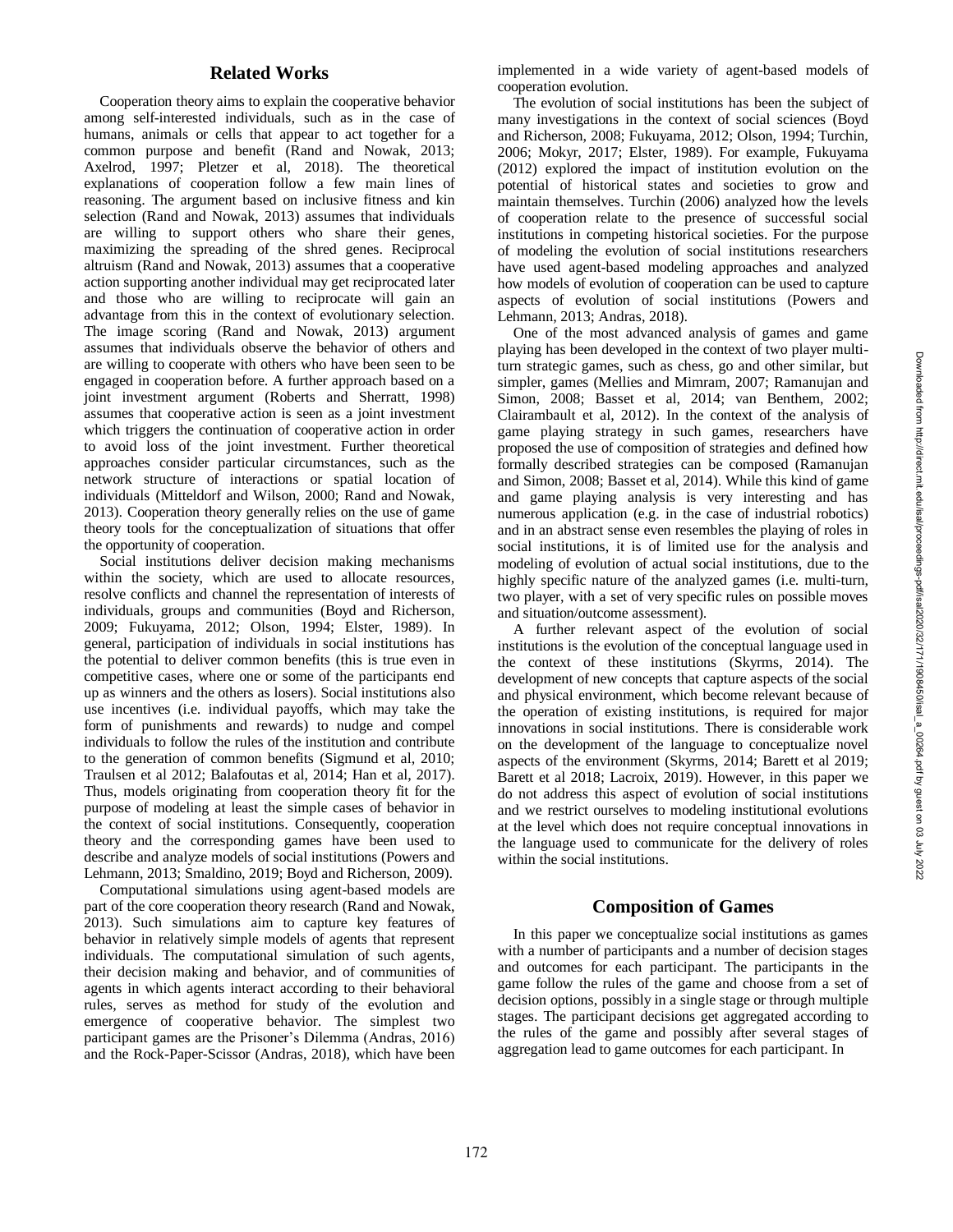|                                | Participant 1<br>Cooperate | Participant 1<br><b>Defect</b> |
|--------------------------------|----------------------------|--------------------------------|
| Participant 2<br>Cooperate     | r,r                        | t, s                           |
| Participant 2<br><b>Defect</b> | s,t                        | p,p                            |

Table 1: Prisoner's Dilemma game outcomes, *t > r > p > s* are numbers representing the pay-offs of defector-againstcooperator, joint cooperators, joint defectors and cooperator against-defector, such that  $2r > s + t$ . The first number in each pair is the outcome for Participant 1 and the second number is the outcome for Participant 2. The outcomes are considered as resource payoffs.

A simple example of such games is the Prisoner's Dilemma game, in which there are two participants, each participant can principle, this generic formulation of games captures a wide variety of social institutions, such as community decision making over resources, resolution of conflicting claims over resources, selection of representatives for community decision making and so on. The participants choose from the same two decision options (cooperate and defect), and the game rules define the outcome for the two participants depending on their decision choices according to the following table. This game for example can be seen as a representation of social decision making about commonly used resources (e.g. fishing areas, pasture land, water for irrigation).

To define the composition of games we introduce her e the key components of games in terms of diagram elements. The elements are Decision, Aggregation, Splitting and Impact blocks. Each of these is described below. Each block has an associated set of rules, which describe how the block operates over its inputs to generate its outputs.

The Decision block as shown in Figure 1A. The Decision block has an input line carrying the identification of a participant of the game and has an output line carrying a decision label. The Decision block represents the decision choice made by the participant. For example, in the board of a company the representatives of the shareholders make a decision about supporting or opposing an investment proposal. Formally a Decision block can be defined as a sample generator for a random variable *DB*, where the random variable is defined over a set of possible decisions  $DS = \{d_1, d_2, \ldots, d_k\}$ …,  $d_n$  with a probability distribution over this set  $PD = \{f_1, f_2, \ldots, f_n\}$ …,  $f_n$  such that  $f_1 + ... + f_n = 1$ . The probability distribution *PD* depends on the participant (e.g. status, resources, location) and also on the context (e.g. the knowledge about other participants and past experience of playing the game). Thus *PD* is formally set as the value of a function defined over the Cartesian product of sets of possible values for participant features and context factors.

The Aggregation block is shown in Figure 1B. This block can have multiple decision input lines and has one or more decision output lines. The Aggregation block represents the conversion of a set of decisions into another set of decisions, according to the rules of the game. As a real world example, we may consider the case of decision about the location of a waste incinerator, where the relevant local authorities make decisions about their high level preferences (e.g. they may prioritize creation of jobs over pollution, or they may express



Figure 1: Diagrammatic elements of games: A) Decision block; B) Aggregation block; C) Splitting block; D) Impact block.

their need for a district heating resource, and so on), then these decisions are translated through negotiation into another set of decisions that constrain the possible options for the location of the waste incinerator. The Aggregation block can be defined formally as function from one Cartesian product of decision sets to another Cartesian product of decision sets,  $A:DS_1 \times ...$  $\times DS_p \rightarrow DS'_1 \times ... \times DS'_{p'}.$ 

The Splitter block has a single decision input and a number of decision outputs. This represents the derivation of a set of decisions from a single decision in the context of the rules of the game. For example, when a community association decides about organizing a local parade on a certain date in a certain location, this decision is converted into a number of operative decisions about who is in charge of various aspects of the event, which entertainment and security service providers need to be contacted and engaged and so on. The Splitting block can be defined formally, similarly to the Aggregation block, as function from one decision set to a Cartesian product of decision sets,  $S:DS \rightarrow DS'_{1} \times ... \times DS'_{q}$ .

We note that the primary outcomes following from decisions are represented in this approach as decision labels. For example, the decision about the location of waste incinerator, following the above example, is considered as a decision label with the specific location included in it.

The final diagrammatic elements are the Impact blocks, which translate the outcome decisions into impact on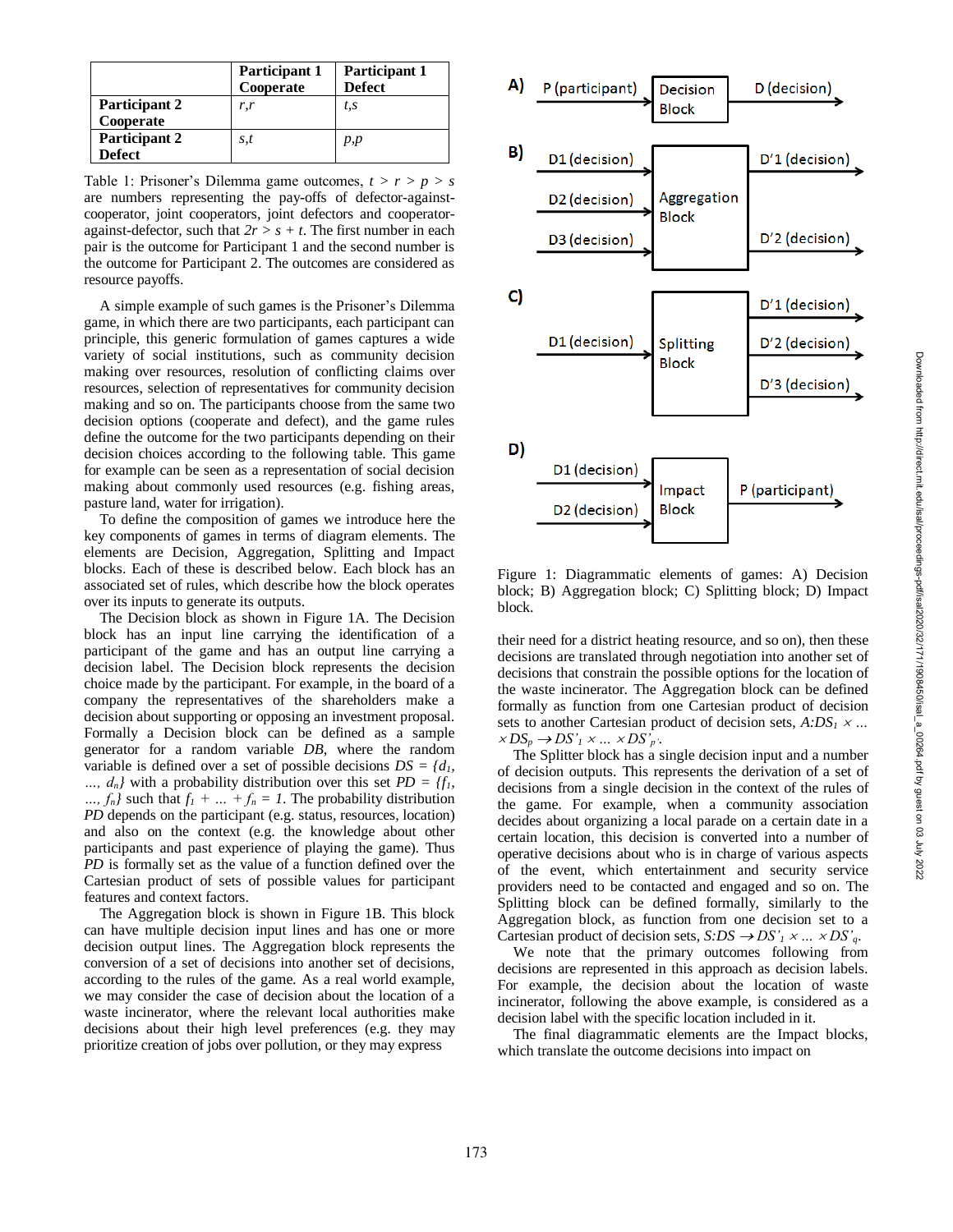

Figure 2: Diagrammatic representation of the Prisoner's Dilemma game. The Decision Block allows to choose from the decisions: cooperate and defect. The Aggregation Block calculates the outcome decisions according to the rules in Table 1. The Impact Block updates the resources of the participants according to the calculated payoffs represented by the outcome decisions.

participants in the game. An Impact block has one or more decision inputs and has one output line carrying the identification of a participant. The Impact block alters the features (e.g. resources) of the corresponding participant according to the rules of the game about how outcome decisions are translated into impact on the participant who gets the outcome decision. A real world example is when a contested planning application for an estate development leads to an outcome decision that requires the alteration of the planned development, and as an effect the developer has to change the development budget assigned for the development project. Formally the Impact Block is a function over a Cartesian product of decision sets with values in a Cartesian product of sets that represent possible impacts on participant features.

We note that the ordering of input and output lines of the blocks in general may matter, if the corresponding game rules treat inputs and outputs in a non -commutative manner. For a practical example, consider the case decisions over industrial patent disputes, where the timing of the filing of the patent applications determines the priority and the outcome of the decision. Similarly, the outcome decisions in the context of a dispute over an industrial contract may imply an inherent ordering of the application of the impacts, for example one company may need to deliver a particular action, before the other company can deliver a further required action, or one company may need to implement a required action in a particular location, while another company may also need to implement the same action, but at a different location. It is also possible that decisions of the same kind carry a weight associated with them. For example, in the case of voting in the board of a company the vote of the shareholders is weighted by their shareholding volume.

Using the above introduced diagrammatic elements, we can represent the Prisoner's Dilemma game as shown in Figure 2.

A diagram composed of decision, aggregation, splitting and impact blocks, where the blocks are connected by their output and input lines, represents a valid game, if for each participant input line there is a participant impact output line (some of the impact outputs may implicate no change to the respective participant) and the way how the blocks are connected is consistent with the corresponding decision, aggregation, splitting and impact rules that apply to the respective blocks. The diagram of a valid game should be such that the formal functions associated with the diagram blocks are composable in a meaningful way.



Figure 3: Diagrammatic representation of the composition of two Prisoner's Dilemma games.



Figure 4: Diagrammatic representation of the composition of two Prisoner's Dilemma games, including the use of an additional Aggregation Block (i.e. Aggregation Block 2), which maps the Prisoner's Dilemma game outcome decisions onto a new set of outcome decisions.

Diagrammatic composition of games means the combinations of two games using their diagrammatic representation, such that the resulting diagram describes a meaningful game. The outcome decisions of one game may be used as initial decisions for the other game. Or in a more general sense, elements of the two games may be composed in novel ways to generate a meaningful game. As above, the composition of game blocks has to be meaningful in terms of the functions associated with the blocks. Below we provide two examples of composed games in Figures 3 and 4.

The game with the diagram in Figure 3 is a combination three Prisoner's Dilemma games, played by three participants in all three combinations of pairs between them, and with the outcomes summed up for games played by each participant. Considering the decision options of the three participants, we have the possibilities (Cooperate, Cooperate, Cooperate), (Cooperate, Cooperate, Defect), (Cooperate, Defect, Cooperate), (Defect, Cooperate, Cooperate), (Cooperate, Defect, Defect), (Defect, Cooperate, Defect), (Defect, Defect, Cooperate) and (Defect, Defect, Defect). This means that there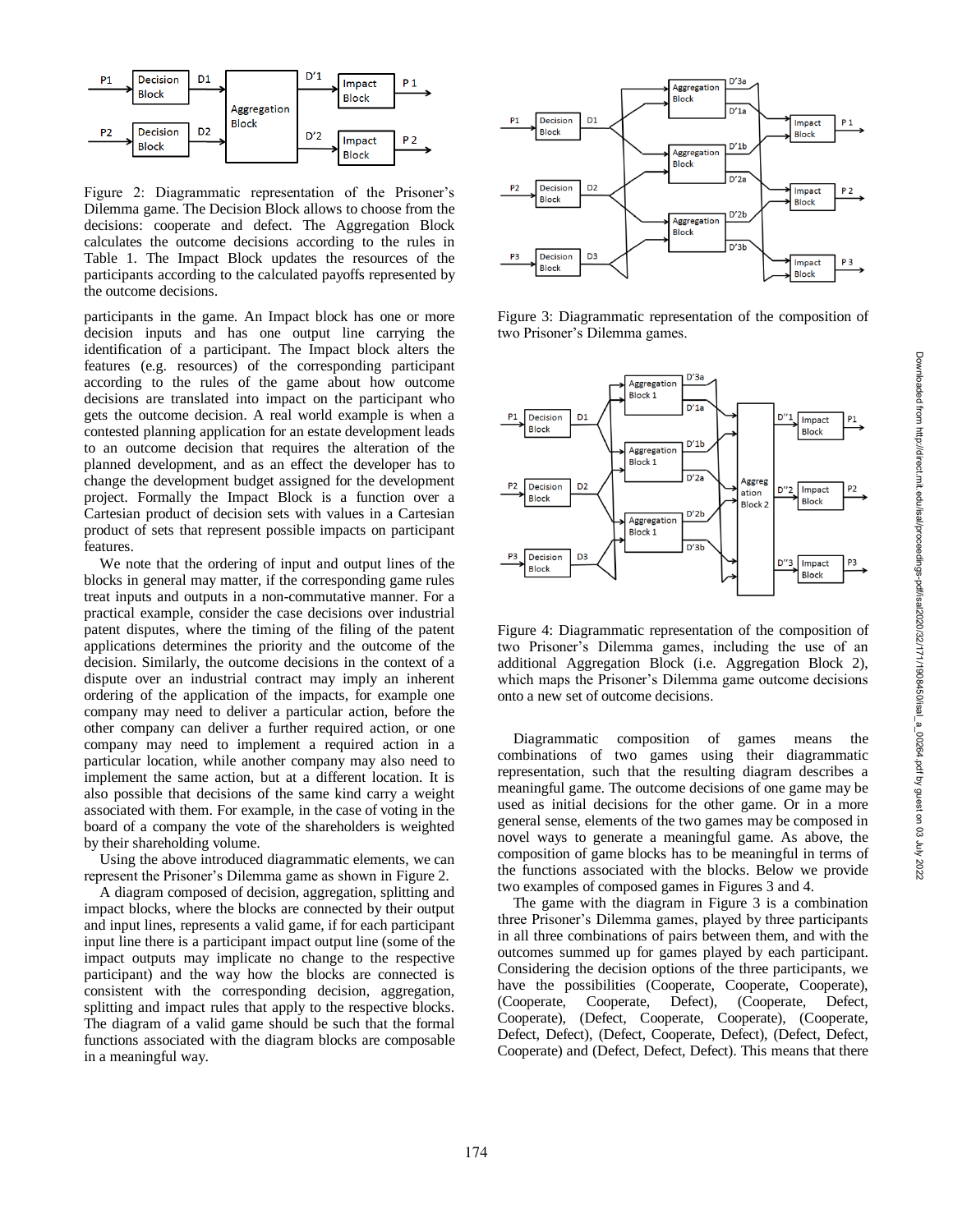are four different kinds of outcomes: all three Cooperate, one Defect and two Cooperate, two Defect and one Cooperate and all three Defect. Thus, the possible final payoffs for this composed game are for the three participants *(2r, 2r, 2r), (r + s, 2t, r + s), (2s, t + p, t + p), (2p, 2p, 2p)*. The game with the diagram in Figure 4, similarly is a combination of three Prisoner's Dilemma games, in a similar manner, however with the difference that the payoff decisions are rewritten by an additional aggregation block into a new payoff for each participant. One consistent option for the new payoffs is to have altered multipliers for the summing up of the Prisoner's Dilemma payoffs. In this case the final possible payoffs, for the three participants, are  $(a_1r, a_1r, a_1r), (a_2r + b_2s, \gamma_2t,$  $\alpha_2 \cdot r + \beta_2 \cdot s$ ,  $(\alpha_3 \cdot s, \gamma_3 \cdot t + \beta_3 \cdot p, \gamma_3 \cdot t + \beta_3 \cdot p)$ ,  $(\alpha_4 \cdot p, \alpha_4 \cdot p, \alpha_4 \cdot p)$ , where  $\alpha_1$ ,  $\alpha_2$ ,  $\alpha_3$ ,  $\alpha_4$ ,  $\beta_2$ ,  $\beta_3$ ,  $\gamma_2$ ,  $\gamma_3$  are parameters. The first composed game is an aggregation of simpler games, the second composed game adds an additional layer of composition by mapping the aggregation of the direct composition of simpler games onto a new set of context dependent outcome decisions. The diagrammatic representation of games that we introduced here allows to compose games relatively easily in a meaningful way, i.e. such that the game blocks have appropriate inputs and outputs an these are combined in a meaningful manner.

The evolution of social institutions can be captured through the composition of games representing social institutions. Social institutions evolve by adding further rules to their decision making processes, involving additional decisions, or involving additional participants. These steps of institutional evolution can be formulated in the context of game composition by adding of new aggregation blocks or splitting blocks to the game, or by extending the set of decision blocks and impact blocks, or by increasing the number of input lines to aggregation and impact blocks, within the diagram of the game. The addition of aggregation blocks or addition of extra input lines to aggregation blocks or impact blocks may also mean the integration of novel games as components, through composition with the original game. Thus, by representing social institutions as games and using the diagrammatic representation of games as described above, we can implement models of scenarios of evolution of social institutions.

To make the modeling of social institution evolution complete, we need to define some measure of success for social institution. This then allows the simulation of evolution of alternatives of social institutions and the analysis of which one generates more successful outcomes for their social environment. Naturally, the measures of success may vary. The simplest options are to consider the size of the population of modeled societies characterized by different institutions or sets of institutions, or to consider the resource wealth of the simulated societies, or to consider the sustainability of the exploitation of the environmental resources, and so on.

# **Composed Games and the Evolution of Cooperation**

We present here simulations of agent societies with different kinds of social institutions based on the Prisoner's Dilemma games. We aim to analyze the impact of different

social institutions on the level of cooperation as this emerges and varies in the simulated agent societies. This analysis demonstrates the usefulness of the game composition based conceptualization of social institution evolution.

We consider three variants of agent societies with different social institutions driving the interaction and joint decision making of the agents. First, we consider an agent society where the agents generate new resources by playing in pairs the Prisoner's Dilemma game represented diagrammatically in Figure 2. Next, we consider an agent society where triplets of agents play the game composed from Prisoner's Dilemma games represented in Figure 3. Finally, we consider an agent society where the resource production is managed by playing the game with the diagram representation in Figure 4, by groups of three agents. The performance of the agent societies is measured in terms of population size, average amount of resources of agents and the level of cooperation within the agent society, i.e. the percentage of agents who are involved in a Cooperate / Cooperate interaction. We note that in the case of games played by triplets of agents, the Cooperate / Cooperate interactions are considered for each pair of agents within the triplet.

The general simulation settings follow the settings reported in previous papers (Andras, 2016, 2018) . The agents exist in a two -dimensional world, where they move by random movements. The boundaries of the world are reflective in terms of movement of agents (i.e. if an agent's move would move it beyond the boundary, it gets bounced back from the boundary by the amount of movement that would go beyond the boundary).

The agents get involved into playing a game, which is used to generate resources for the participating agents. Depending on the game the agents form pairs or triplets to play the game. Only agents that are located sufficiently close in their two dimensional world can play together a game.

Each agent starts with a randomly set age and when it reaches the maximal age (in our simulations this is set to 60 time turns) it reproduces asexually. Agents own resources, additional resources are generated by playing games, and each time turn has a set resource cost (1 resource unit in our simulations). When agents come to the point of reproduction, only agents with sufficient amount of resources can reproduce – in our simulations the required amount of resources is set to be the resource amount which is half standard deviation below the mean resource amount for the current population. The number of offspring depends on the amount of resources of the agent that is reproducing, more available resource implying larger number of offspring. The offspring agents divide equally their parent's resources. The initial location of the offspring agents is set by a small random movement added to the position of the parent agent (i.e. the offspring are clustered around the position of their parent, following their generation). Agents that lose all their resources die without offspring.

The outcomes of the games in terms of additional resources are set as described earlier. In the case of the Prisoner's Dilemma game, the outcomes are given by Table 1, with the specific setting of the payoff values as  $r = 3$ ,  $t = 4$ ,  $s = -2$  and  $p = -1$ . In the case of the composed Prisoner's Dilemma game represented by the diagram in Figure 3, the payoffs are as indicated in the previous section, i.e.  $(6, 6, 6)$ ,  $(1, 8, 1)$ ,  $(-4, 3, 1)$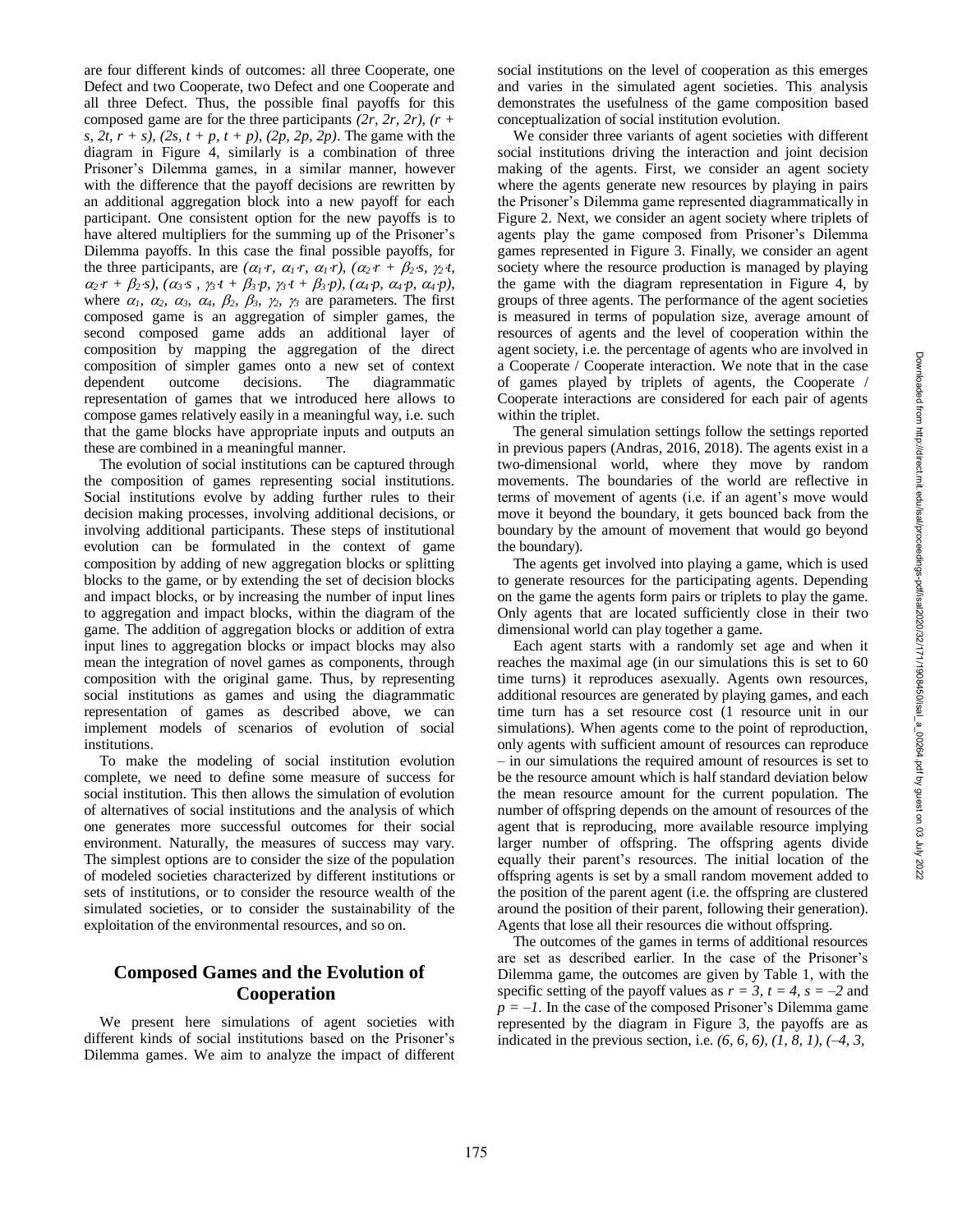



88888888569999999

**Time Turns** 

6

5

 $\overline{4}$ 

3

 $\overline{2}$ 

 $\overline{1}$ 

C

Relative population size

For the purpose of analysis we consider the characteristics of the agent societies during the steady state of their evolution, which in the case of our simulations is the final third of the simulated evolution, i.e. the time period between time turns 800 and 1,200. We calculated the average indicators across all simulations of the same kind and also the standard deviations of these indicators.

Figure 5 shows the level of cooperation in the three social settings of the agent societies, where the social institutions are implemented as the three kinds of games played by the agents. The results show that the steady state level of cooperation is the lowest in the case of the agent society where the agents play the basic Prisoner's Dilemma game (diagrammatically represented in Figure 2). The highest level of steady state cooperation is achieved in agent societies that use the combination of three Prisoner's Dilemma games with the

added rewriting of the decision outcomes (see the game diagram in Figure 4). The agent societies with a social institution implemented as the game represented in Figure 3, achieve a middling level of steady state cooperation.

In our interpretation this result shows that social institutions of increasing complexity can facilitate the increase in the steady state level of cooperation between self-interested individuals. While the examples of representations of social institutions are very simple (i.e. Prisoner's Dilemma game and its combinations and a relatively simple alteration), these examples capture a key aspect of difference between social institutions, which is their decisional complexity, measured by the number of elementary decisions that lead to the final outcome of the interactions between the agents / individuals. The most complex social institution that we considered increases the benefit of full triplet cooperation relative to other outcomes, with the exception the outcome for the cheater, who





Figure 5: The steady state level of cooperation in the three simulated agent societies. PD – agent societies that play the Prisoner's Dilemma game in pairs. 3PD Combined – agent societies that play the combination of three Prisoner's Dilemma games between a triplet of agents. 3PD Modified – agent societies that play the combination of three Prisoner's Dilemma games followed by the decision rewriting modification, between a triplet of agents. The data shown is calculated as a moving average over 21 time turns. The standard deviations are not shown to not clutter the figure.

*3), (–2, –2, –2)*. In the case of the composed Prisoner's Dilemma games represented by the diagram in Figure 4, the parameter values are set as  $\alpha_1 = 2.5$ ,  $\alpha_2 = 1$ ,  $\alpha_3 = 2$ ,  $\alpha_4 = 2$ ,  $\beta_2$  $= 1, \beta_3 = 1, \gamma_2 = 2.5, \gamma_3 = 0.85$ , thus the payoffs are (7.5, 7.5, *7.5), (1, 10, 1), ( – 5, 2.4, 2.4), ( – 2, – 2, – 2 )*.

The agents play the game in a probabilistic manner. Each agent has an inclination to cooperate, which is represented by a number  $\tau$  in the range of  $(0,1)$ . The agent makes it decision choice by generating a random number  $\rho$  in the  $(0,1)$  range. If  $\rho < \tau$ , the agent decides to cooperate, otherwise to defect. In the case of games played by triplets of agents, each agent makes a single decision, as indicated by the diagrams of the games. The agent's offspring inherit the cooperation inclination of their parent with a small random deviation.

The simulations in each case are played for at most 1,200 time turns. In each time turn agents are matched into pairs or triplets, depending on the game they play. It is always possible that some agents are left out from the game playing if they do not get selected into playing pairs or triplets. In each time turn the agents move once, following the closing of all played games.

We also have considered simulations where we disperse the offspring of the agents, so these do not form clusters after their generation. However, in all three cases of the games that we consider here, the spread -out offspring scenario led often to early die out of the agent populations, so these are not reported in the paper.

Our simulations aim to produce long -lived agent communities in which we can measure the performance indicators for the agent society over many time turns (i.e. for the full 1,200 time turns). Thus, the simulations need to start with a sufficient number of initial agents (typically in the range of *1,500 – 4,500* agents). Furthermore, we also implemented the use of a general multiplier  $\mu$  that is applied to all payoff values, to make sure that the game playing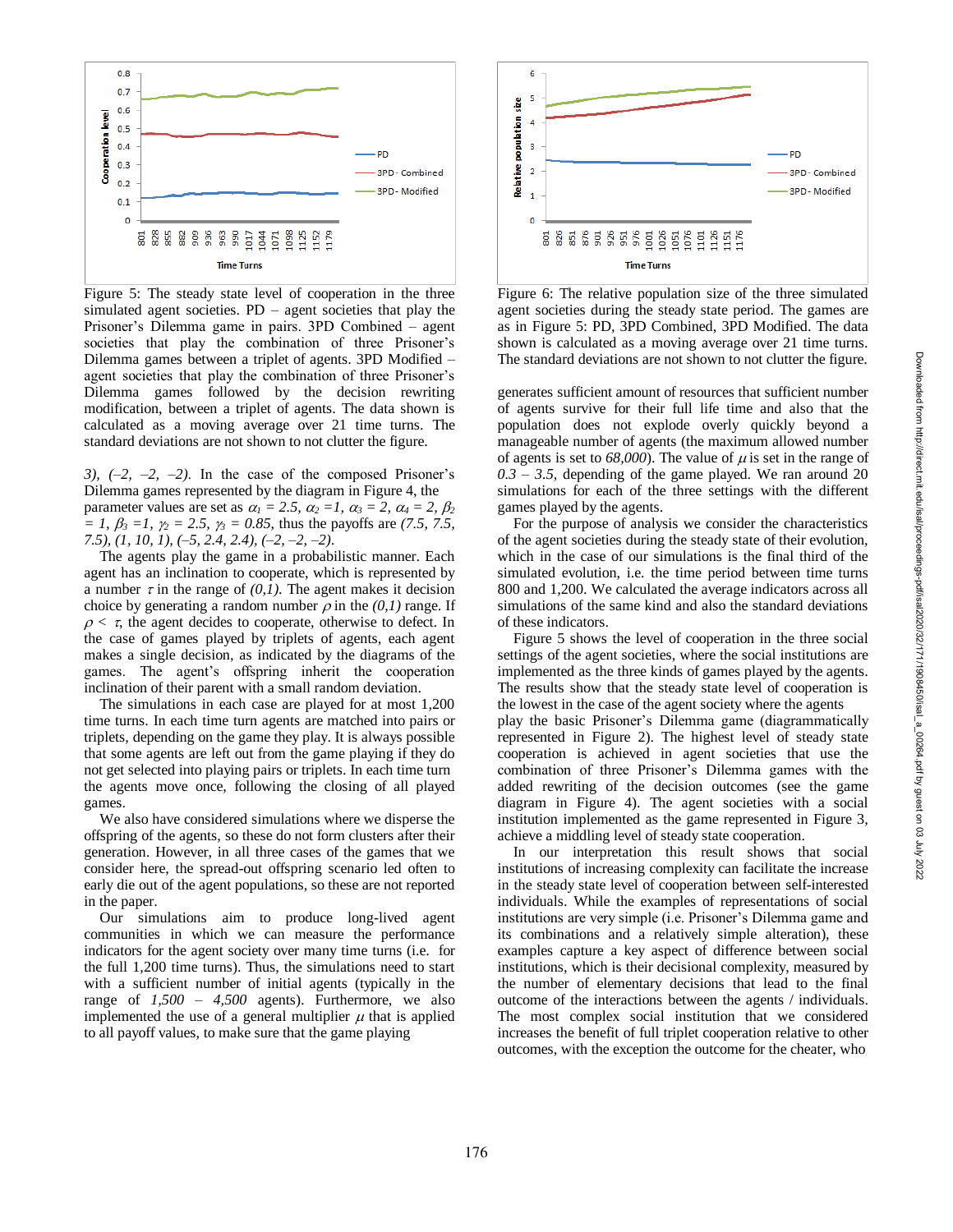

Figure 7: The relative resource amount of cooperators in the three simulated agent societies during the steady state period. The games are as in Figure 5: PD, 3PD Combined, 3PD Modified. The data shown is calculated as a moving average over 21 time turns. The standard deviations are not shown to not clutter the figure.

plays with two cooperators. This modification of the outcomes, by rewriting the outcome decisions through the use of the Aggregation Block 2 (see Figure 4) delivers the increase of the steady state level of cooperation (see Figure 5).

Next we consider the size of agent populations during the steady state period. Given that different simulations required different starting population sizes, to avoid early die -out and prevent rapid over -growth, we consider for the purpose of comparison relative population sizes. The relative size of a population is calculated as the ratio between the current size and the initial size of the population.

The results in terms of population size are shown in Figure 6. The results show that the agent populations with more complex social institutions achieve higher relative population size than the agent society with the simplest social institution. The data indicates that the relative size of populations for agent societies with more a complex social institution is larger than the relative size of populations for agent societies with a less complex social institution.

Finally, we considered the amount of resources available to agents in the simulated agent societies. For, this again we looked at relative resource volumes, again to avoid the impact of different initialization conditions and other differences in parameters, which make direct comparison of values difficult to interpret. The relative resources are calculated by dividing the current amount of average resources of agents by the initial amount of average resources of agents. We consider in particular the resources available to agents who participate in cooperation interactions in a given time turn. We note that in general, in a given time turn, the average resource of agents who decide to cheat is higher than the average resource of cooperators, and the average resource of agents, which cooperate, but have a cheating partner, is less than the average resource of cooperators.

Figure 7 shows the result of comparison of average resources of cooperators during the steady state period. The periodic variations in the lines correspond to the periodic minor variations in the size of the agent populations, which are induced by the varying of the  $\mu$  value. The data shows that

the agent societies with the most complex social institution have the lowest average relative amount of resources for cooperators, while the highest average relative resource amount is in the case of agent societies with the simplest social institution.

The interpretation of this result is more complicated than the previous result interpretations. In a sense the lower average resource amount may reflect the larger relative population size and possibly also the higher level of cooperation, which implies lower level of occasional cheating by the agents. Cheating in general leads to higher resource accumulation, however, too much cheating risks to lead to the die out of the population. Thus the results seem to suggest that more complex social institutions require (or induce) higher level of cooperation, which reduces the frequency of occasional cheating and consequently leads to lower relative average resource levels across the population. On the other hand, less complex social institutions appear to require lower level of cooperation, allowing more opportunity for occasional cheating, which raises the relative average resource level across the population. Of course, all these are in the context of relative resource levels. Following the investigations of products of the considered social indicators we could not establish any further meaningful interpretation that could b e helpful. However, we note that the product of relative resource amount and relative population size and of the difference between the overall resource gain for all cooperation and having one cheaters and the rest cooperators among the playing agents, gives similar values for all three games across the considered simulation time period . This supports the above reasoning in a general sense, i.e. the differential in the benefits of cooperation and cheating and the required level of cooperation are likely to induce the observed difference between the average resource amounts of cooperators across the three simulation scenarios corresponding to different complexity social institutions.

## **Discussion**

We have introduced above a conceptual framework for the composition of games to model evolution of social institutions. We demonstrated the use of this conceptual framework using two different compositions of Prisoner's Dilemma games and by discussing the interpretation of the results in terms of social institutions of different complexity. However, we have not presented any general approach to derive novel decision, aggregation, splitting and impact calculation blocks that can be used to enhance existing game representations of social institutions or to make the composition of partially matching games meaningful. The two case of composed games that we presented explore the proposed conceptual framework, but both cases are hand -crafted to make the composition of games meaningful. In principle, the hand -crafting applied in the presented composed games can be generalized in the sense of capturing the decisional and environmental space of the games considered for composition using the game blocks. Considering all decisions coming out of the games to be composed, in general, we need to add aggregator blocks or modify aggregator blocks such that all decisions are captured as inputs for the aggregator blocks and the such that the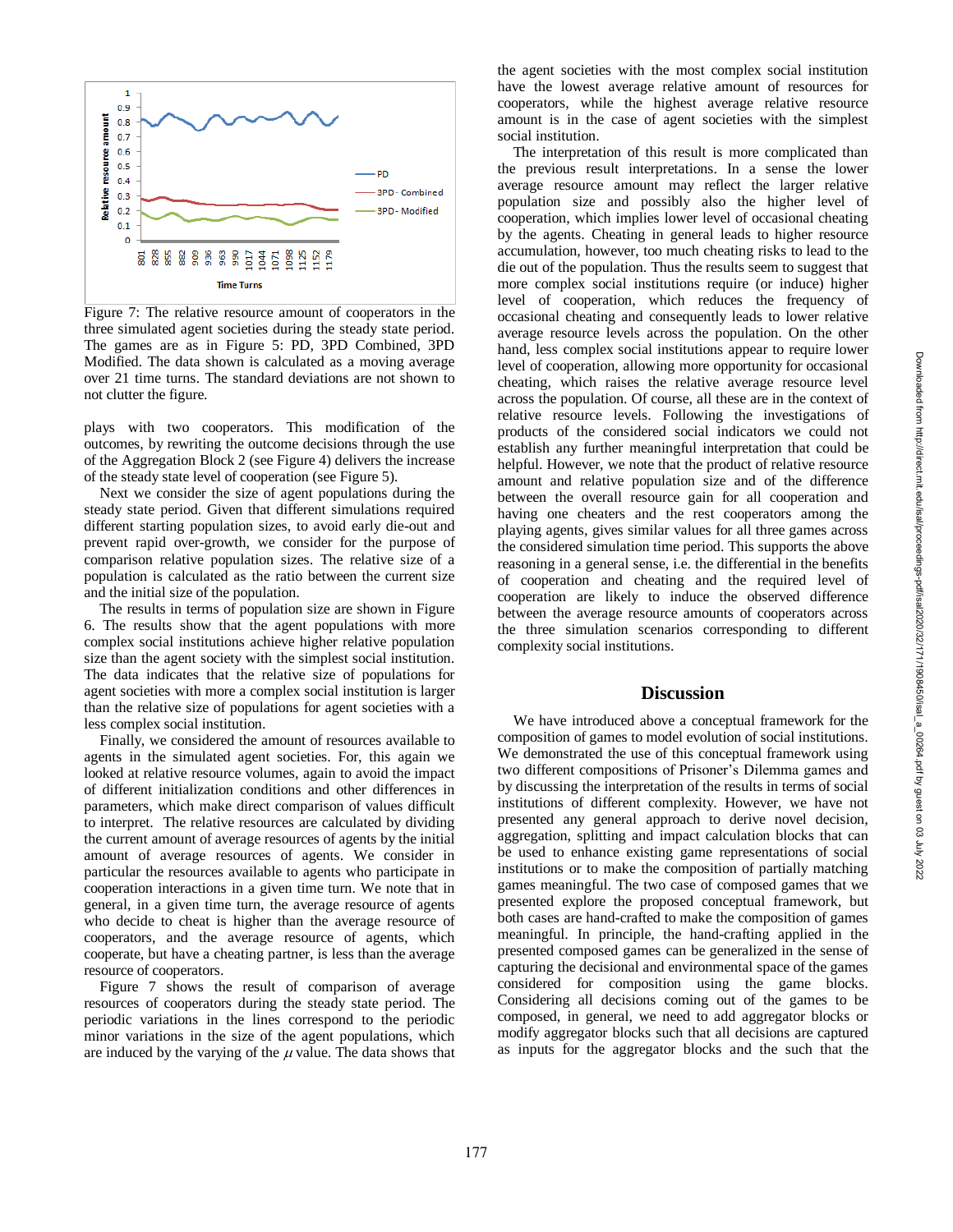aggregator blocks provide a composite combination of the outputs of the decision blocks. In addition to this, novel game blocks may get added to take into consideration both the decisional environment and the external resource environment. This may happen on the basis of some meaningful analysis of these environments that may reveal previously not considered regularities. For example, in the context of combination or Prisoner's Dilemma games, one such external environment factor may be the variability of pay-offs depending on some environmental uncertainty or risk indicator (e.g. in biological cases a such factor can be predation risk). Similarly, if games with many participants, the distribution of individual decisions or temporal variation of individual decisions may impact the outcome and quantifying and considering this offers the inclusion of additional decision, aggregation, and other game blocks to enhance the game.

A further issue is the automated composition of games, which would be required for large scale analysis of models of evolution of social institutions using the proposed approach. Having the previously outlined way of considering environmental factors and completing games with component blocks is useful for this, but still leaves the question of how to automate the block completion to make the composed meaningful. The answer to this issue is provided in principle by the use of applied category theory (Fong and Spivak, 2019). This approach provides a way of defining formally what meaningful game composition means and also a way for automated completion of composite games to reach their meaningful composition. So far, this is an answer in principle, since more work is needed on the category theoretical translation of the proposed game composition methodology, which will be done in the future.

We note that the proposed methodology allows a coherent and transparent conceptualization and model implementation of incentives (punishments and rewards) used by social institutions (Sigmund et al, 2010; Traulsen et al 2012; Balafoutas et al, 2014; Han et al, 2017). These can be implemented in principle by using splitting blocks that separate different aspects of decisions and appropriate aggregation blocks that apply the reward or punishment in function of the incoming decisions. For example, the aspects of individual decision making and derived decisions, such as the level of fairness, the contribution to the joint effort, the extent of bluffing and lying, can be separated off using decision splitting blocks and then combined using aggregation blocks to determine the due reward or punishment. The proposed approach can also be used for the coherent and transparent composition of models of social institutions with incentive mechanisms.

Finally, let us summarize the limitation of the work presented in this paper. To a good extent, these are already highlighted in the previous two discussion points. The work that we present here is limited to two hand -crafted cases of composed games and their comparisons. As we pointed out, given the general conceptual framework that we have introduced here, there are clear ways of moving toward wider range and more general games, by calculated completion of partially complete compositions of games and also in terms of automated composition of games.

## **Conclusions**

In this paper we have presented a conceptual framework to the modeling of evolution of social institutions using composition of games. We demonstrated the use of this framework by considering two particular compositions of Prisoner's Dilemma games. The results show that the structurally more complex compositions lead to higher levels of cooperation and larger relative size of the simulated agent populations. We have also discussed briefly the calculated completion of partially complete composed games and the principled approach to automated composition of games.

The proposed conceptual framework provides a way to derive and analyze complex multi -participant games that can approximate much better real world social institutions than the currently used simple and usually two -participant games such as the Prisoner's Dilemma game and other similar games. This may lead to much better understanding of social institutions evolve and how they support more or less social integration and social optimization of resource distribution to support overall growth.

Future work will focus on calculated completion of partially complete composed games, on environment -derived enrichment of games by adding in environment analysis based game blocks (including new decision blocks), and on category theory based automated composition of games.

#### **References**

- Andras, P. (2016). Social learning, environmental adversity and the evolution of cooperation. *Proceedings of the Artificial Life XV Conference*, MIT Press, pp.290 -297.
- Andras, P. (2018). Cooperation in Repeated Rock -Paper -Scissors Games in Uncertain Environments. *Proceedings of the Artificial Life XVII Conference*, MIT Press, pp.404 -411.
- Axelrod, R. (1997). *The Complexity of Cooperation: Agent -Based Models of Competition and Collaboration*. Princeton University Press, Princeton, NJ.
- Balafoutas, L., Nikiforakis, N., Rockenbach, B. (2014). Direct and indirect punishment among strangers in the field. *PNAS*, 111:15924 -15927.
- Barrett, J.A., Skyrms, B. and Mohseni, A. (2019). Self-assembling networks. *The British Journal for the Philosophy of Science*, 70:301 -325.
- Barrett, J.A., Skyrms, B.and Cochran, C . (2018) . Hierarchical models for the evolution of compositional language. *PhilSci Archive*, 14725, http://philsci-archive.pitt.edu/14725/.
- Basset, N. Kwiatkowska, M. and Witsche, C. (2014). Compositional controller synthesis for stochastic games. *CONCUR 2014 – Concurrency Theory*, Springer, Heidelberg, pp.173 -187.
- Boyd, R. and Richerson, P.J. (2008). Gene culture coevolution and the evolution of social institutions. In *Better than Conscious* (Engle, C. and Singer, W., eds., MIT Press, Cambridge, MA) , pp.305 -324.
- Boyd, R. and Richerson, P.J. (2009). Culture and the evolution of human cooperation. *Philosophical Transactions of the Royal Society B*, 364:3281 -3288.
- Clairambault, P., Gutierrez, J., and Winskel, G. (2012). The winning ways of concurrent games. In *Proceedings of the 27th Annual IEEE Symposium on Logic in Computer Science*, pp.235 -244.
- Elster, J. (1989). *Nuts and Bolts for the Social Sciences*. Cambridge University Press, Cambridge.
- Fong, B. and Spivak, D.I. (2019). *An Invitation to Applied Category Theory*. Cambridge University Press, Cambridge.
- Fukuyama, F. (2012). *The Origins of Political Order*. Profile Books, London.